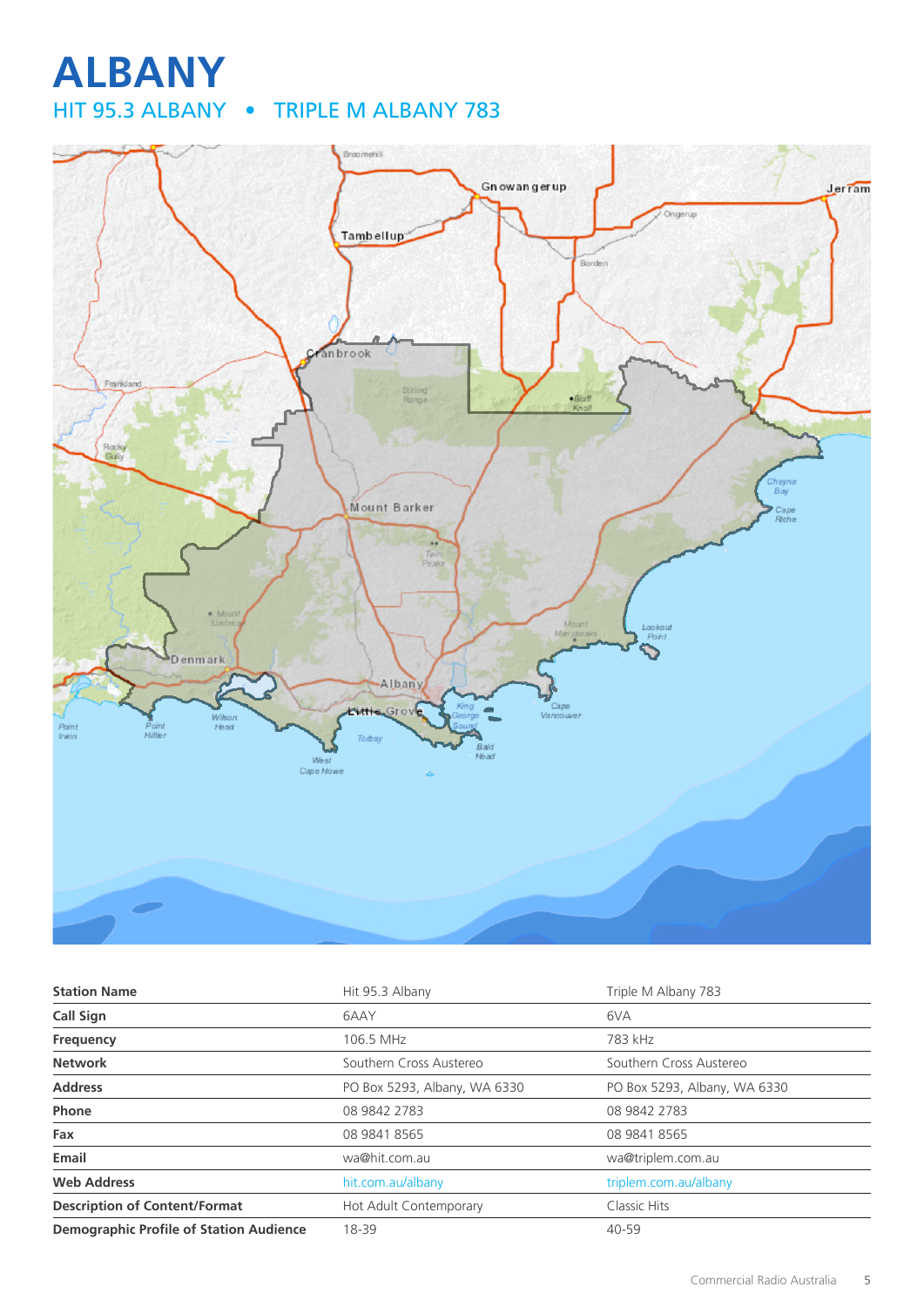## **ALBANY**

Albany is the regional centre of the Lower Great Southern area of WA, situated on the coast 400 kilometres south of Perth. Albany is the main centre on the Rainbow Coast. Other major towns include Denmark and Mount Barker.

With its rugged and picturesque coastline, Albany and the surrounding area is WA's most popular tourist destination after Perth, with the season peaking in summer and during the school holidays. The permanent population is very stable, with it more than trebling during the Christmas period. During the remainder of the year, constant streams of tourists are attracted to the Rainbow Coast. The coastline is visited each year by whales.

Albany is the site of the state's first settlement and is therefore of significant historical interest. It is situated on King George Sound, with Mount Clarence and the monument to the Light Horse Brigade dominating the skyline.

In comparison to the 2011 census, the population within the radio licence area of Albany has increased by 7.12% to 48,461. The birthplace for 77% of the population was Oceania including Australian, New Zealander, Indigenous and Islander persons.

8,773 people (18%) were attending an educational institution in 2016. Of these, 44% were in infants or primary, 39% attended a secondary educational institution, 11% attended TAFE and 6% attended university or another tertiary institution. 37% or 18,138 people already have a tertiary qualification; 30% of these people have a degree and 70% have a certificate, diploma or another tertiary qualification.

Of the total dwellings (17,828) in Albany, 38% are owned outright and 31% are mortgaged. Private rental properties represent 22% of total dwellings.

24% of the total households (17,739) in Albany have a household income range between \$21,000 – \$42,000pa, 25% between \$42,000 – \$77,999pa, and 11% between \$78,000 – \$103,999pa.

#### **AGRICULTURE**

The area's major economic base is agriculture. Beef, sheep and wool are features of the region, with the area supporting around 112 thousand beef cattle and over 411 thousand sheep and lambs.

Over 66 thousand tonnes of wheat for grain, over 20 thousand kilograms of orchard fruit and nearly 133 thousand kilograms of avocados were produced in 2016.

#### EMPLOYMENT

The majority (52%) of the labour force of 22,459 is employed full time. Albany is the regional centre for a large number of commercial organisations and government departments catering to the towns and surrounding areas. The main industries of employment are:

- Education and Training/Health Care and Social Assistance;
- Wholesale Trade/Retail Trade/Accommodation and Food Services; and
- Manufacturing/Electricity Gas Water and Waste Services/Construction.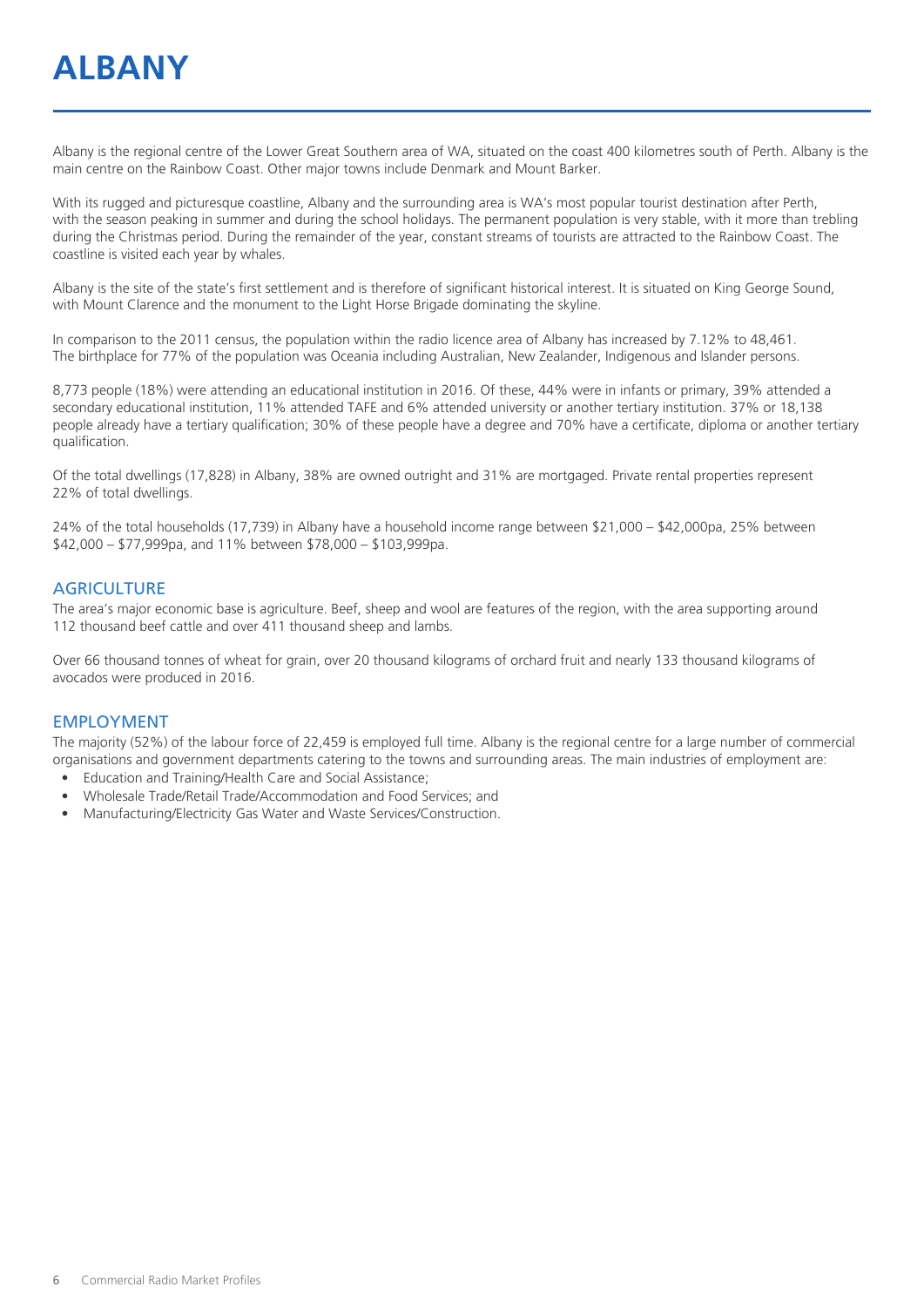# **ALBANY**

### AGE COHORTS

| Age                   | Male   | Female | Total  | <b>Market</b><br>population |
|-----------------------|--------|--------|--------|-----------------------------|
| $10 + \gamma$ ears    | 21,258 | 21,578 | 42,836 | 88.39%                      |
| 0-9 years             | 2,914  | 2,711  | 5,625  | 11.61%                      |
| $10-17$ years         | 2,772  | 2,455  | 5,227  | 10.79%                      |
| 18-24 years           | 1,693  | 1,389  | 3,082  | 6.36%                       |
| $25-39$ years         | 3,684  | 3,732  | 7,416  | 15.3%                       |
| 40-54 years           | 4,699  | 5,051  | 9,750  | 20.12%                      |
| 55-64 years           | 3,512  | 3,689  | 7,201  | 14.86%                      |
| 65-74 years           | 2,922  | 3,007  | 5,929  | 12.23%                      |
| 75+ years             | 1,976  | 2,255  | 4,231  | 8.73%                       |
| Total 2011 population | 22,453 | 22,789 | 45,242 |                             |
| Total 2016 population | 24,172 | 24,289 | 48,461 | 100%                        |
| % change 2011-2016    |        |        | 7.12%  |                             |

#### LABOUR FORCE

| <b>Employment classification</b> | Total  | Labour force |
|----------------------------------|--------|--------------|
| Full-time employed               | 11,702 | 52.1%        |
| Part-time employed               | 8,136  | 36.23%       |
| Not stated employed              | 1.463  | 6.51%        |
| Unemployed                       | 1,158  | 5.16%        |
| <b>Total labour force</b>        | 22,459 | 100%         |

#### HOUSEHOLD INCOME

| Income range (pa)       | <b>Total</b> | Occupied<br>dwellings |
|-------------------------|--------------|-----------------------|
| $$0 - $7,749$           | 277          | 1.56%                 |
| $$7,750 - $20,999$      | 972          | 5.48%                 |
| $$21,000 - $41,999$     | 4,231        | 23.85%                |
| $$42,000 - $77,999$     | 4,354        | 24.54%                |
| $$78,000 - $103,999$    | 2,019        | 11.38%                |
| $$104,000 - $129,999$   | 1,531        | 8.63%                 |
| $$130,000 - $155,999$   | 948          | 5.34%                 |
| $$160,000 - $181,999$   | 521          | 2.94%                 |
| $$182,000 - $207,999$   | 351          | 1.98%                 |
| $$208,000+$             | 621          | 3.5%                  |
| Not stated              | 1,914        | 10.79%                |
| <b>Total households</b> | 17.739       | 100%                  |

#### FAMILY STRUCTURE

| <b>Type of family</b>         | <b>Total</b> | <b>Total families</b> |
|-------------------------------|--------------|-----------------------|
| Couple families - Children    | 4,817        | 37.85%                |
| Couple families - No children | 5.998        | 47.14%                |
| Single parents                | 1,792        | 14.08%                |
| Other families                | 118          | 0.93%                 |
| <b>Total families</b>         | 12,725       | 100%                  |

### **OCCUPATION**

| <b>Employment classification</b>                                     | Total  | <b>Occupations</b> |
|----------------------------------------------------------------------|--------|--------------------|
| Managers/Professionals                                               | 6,700  | 31.51%             |
| Technicians & trade workers/<br>Community & personal service workers | 5,847  | 27.5%              |
| Clerical & administrative workers                                    | 2,305  | 10.84%             |
| Sales workers                                                        | 1,967  | 9.25%              |
| Machinery operators & drivers/Labourers                              | 4,177  | 19.65%             |
| Not stated                                                           | 264    | 1.24%              |
| <b>Total</b>                                                         | 21,260 | 100%               |

#### INDUSTRY

| Industry                                                                                                      | Total  | Workforce |
|---------------------------------------------------------------------------------------------------------------|--------|-----------|
| Agriculture, forestry & fishing                                                                               | 2,331  | 11.09%    |
| Mining                                                                                                        | 394    | 1.87%     |
| Manufacturing/Electricity, gas, water &<br>waste services/Construction                                        | 3,375  | 16.06%    |
| Wholesale trade/Retail trade/<br>Accommodation & food services                                                | 4.095  | 19.48%    |
| Transport, postal & warehousing/<br>Information, media & communications                                       | 876    | 4.17%     |
| Financial & insurance services/<br>Rental hiring & real estate services/<br>Administration & support services | 1,120  | 5.33%     |
| Professional scientific & technical services                                                                  | 799    | 3.8%      |
| Public administration & safety                                                                                | 1,326  | 6.31%     |
| Education & training/Health care &<br>social assistance                                                       | 4,699  | 22.36%    |
| Arts & recreation services                                                                                    | 287    | 1.37%     |
| Other services                                                                                                | 858    | 4.08%     |
| Not stated                                                                                                    | 858    | 4.08%     |
| <b>Total</b>                                                                                                  | 21,018 | 100%      |

#### ANNUAL HOUSEHOLD EXPENDITURE

| <b>Product or service</b>            | $$000's$ (pa) |
|--------------------------------------|---------------|
| Food & non-alcoholic beverages       | 222,276       |
| Alcoholic beverages                  | 28,865        |
| Clothing & footwear                  | 39,017        |
| Household furnishings & equipment    | 56,597        |
| Furniture & floor covering           | 19,284        |
| Household appliances                 | 14,797        |
| Household services & operation       | 40,066        |
| Medical care & health expenses       | 89,929        |
| Motor vehicle purchase               | 28,115        |
| Motor vehicle running costs          | 129,200       |
| Recreation                           | 166,072       |
| Recreational & educational equipment | 38,998        |
| Holidays                             | 74,017        |
| Personal care                        | 27,394        |